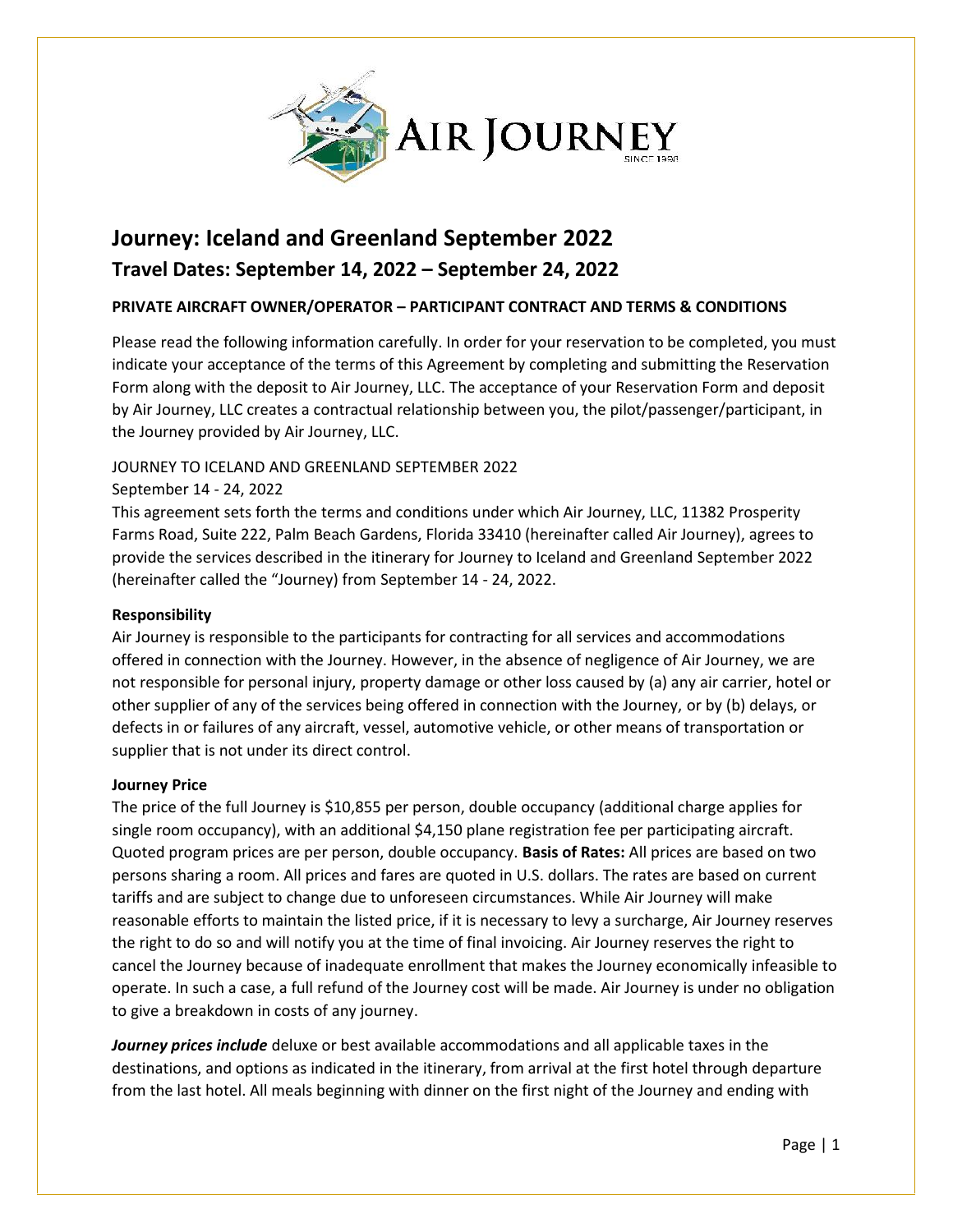breakfast on the last day of the Journey, or as indicated in the itinerary, are included. All taxes; group transportation; airport transfers on arrival and departure in each destination; excursions; services of professional staff to assist you throughout the trip; all beverages, including house wine and/or beer at lunch and dinner, and non-alcoholic beverages at all scheduled meals; tips or gratuities to local guides, drivers, porters and wait staff. *Not included in the price*: commercial airfare (if needed) unless otherwise indicated; optional travel and trip cancellation insurance; passport and visa fees; personal expenses such as laundry, telephone, internet, and fax fees; all beverages not mentioned above as included; all meals not mentioned above as included; hotel minibar charges; meals not scheduled by Air Journey; and inoculation and medication costs of any kind. Any tips or gratuities not specifically mentioned as included in the total Journey price will be at your discretion. No refund will be made for any accommodations or services included in the Journey price that you voluntarily do not use.

**Suite Upgrades:** Suite rooms may be available in some destinations; more information about them, including their additional costs, can be sent to you on request.

**Commercial Airfare:** In an attempt to insure that all participants travel together on the same flight, we are happy to assist you in reserving commercial flights required for your Journey. Price of commercial flights is not included in your Journey price unless otherwise indicated.

## **Reservations and Payment**

A non-refundable deposit per person and signed contract/waivers is required to secure a confirmed reservation on the Journey. Subsequent payments must be made in accordance to the payment schedule provided on your initial Journey invoice. If your reservation is made within 60 days of departure, the entire cost of the trip must be paid at the time of confirmation. If the Journey is fully booked when your Reservation Form is received, your payment will be returned within 7 days, or with your authorization, Air Journey may retain the deposit and place your name on a waiting list in the event other Participants cancel their reservations. Even if you authorize Air Journey to put your name on a waiting list and retain your deposit, Air Journey will notify you within 7 days that the Journey is fully booked. *Payment may be made by check or wire transfer.*

## **Insurance**

Trip cancellation, health and accident insurance are strongly recommended. Air Journey will send you information regarding our suggested third party vendor and options for Trip Cancellation Insurance. There are varying packages available. The price is based on a person's state of residency, birth date and amount covered. To cover a pre-existing condition, the insurance premium must be purchased within 14 days of your initial deposit. Insurance premiums and refunds are subject to the policies of the insurance carrier. Contact Anais (561 841-1551 ext. 3) at Air Journey for more details and to provide you with a quote.

## **Passports & Visas**

It is the participant's sole responsibility to obtain and have available when necessary the appropriate valid travel documents. Failure to obtain visas and/or entry permits does not negate the terms and conditions. All guests are advised to check with the appropriate government authority to determine necessary documents. A valid passport is required for U.S and Canadian citizens traveling to all international destinations. Passports must be valid for six (6) months after the return of your journey and should also have sufficient blank visa pages for entry and exit stamps. Many destinations also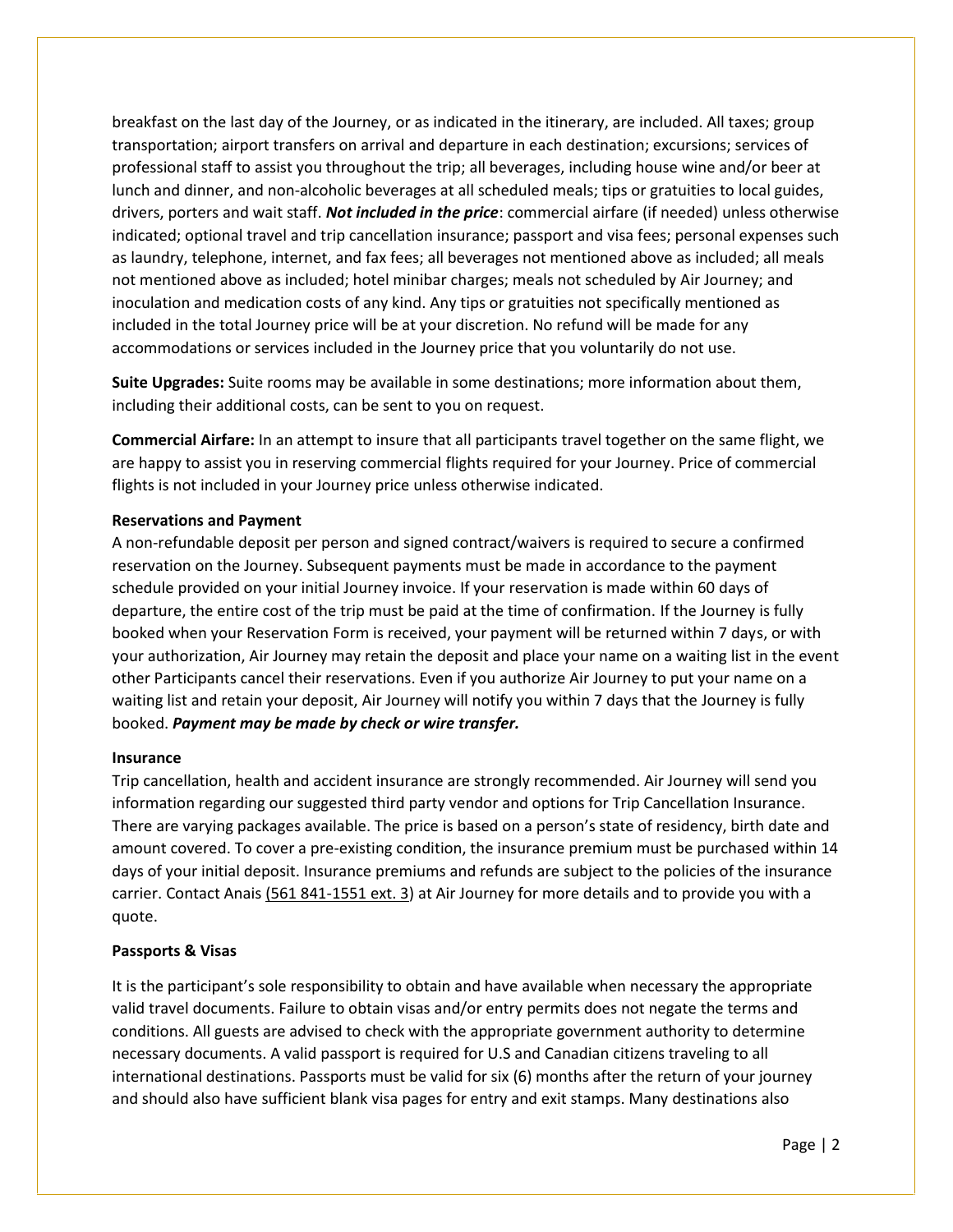require a visa for U.S. and Canadian citizens; those countries within your itinerary will be shared with you by Air Journey. Citizens of other countries should contact the appropriate consuler office for entry requirements pertaining to their journey. You may be refused boarding or disembarked from a plane, vessel or train without liability for refund, payment, compensation, or credit of any kind if you do not have proper documentation, and you will be subject to any fine or other costs incurred by Air Journey which result from improper documentation or noncompliance with applicable regulations.

## **Health Requirements**

This is an active trip that requires you to make a realistic assessment of your health. To enjoy the trips as intended, a minimum level of fitness is required. All Participants are expected to be in active good health, to be comfortable traveling as part of a group, and to be ready to experience cultural differences with grace. Air Journey will require prior notice if any participant has any physical or other condition or disability that would prevent them from participating in active elements of any trip and/or could create a hazard to him or herself or to other members of the group. Air Journey may require guests to produce a doctor's certificate certifying that they are fit to participate. Any physical condition requiring special attention, diet, or treatment should be reported in writing when the reservation is made. We will make reasonable efforts to accommodate Participants with special needs; however, we cannot accommodate wheelchairs. . Walking and climbing stairs are required in many hotels and airports, and are part of many excursions. If you require a slower pace, extra assistance, or the use of a cane or walking stick, arrangements will be made for private touring at each destination, if necessary, at the discretion of our Journey staff. Any extra cost for such arrangements will be the responsibility of the Participant. If you would like to forego some of the scheduled sightseeing to rejuvenate and relax, please feel free to do so at any time. Acting reasonably, if Air Journey is unable to properly accommodate the need of the person(s) concerned or believes that health and safety may be compromised, Air Journey reserves the right to refuse participation. Air Journey also reserves the right to remove from the trip, at the participant's own expense, anyone whose physical condition or conduct negatively impacts the enjoyment of the other guests or disrupts the tour. Malaria and other diseases may be present in some of the countries featured in this itinerary; proof of yellow fever inoculation may be required. For the latest recommendations on specific health precautions for the areas you will visit, consult your physician and the Centers for Disease Control. The participant represents that neither he nor she nor anyone traveling with him or her has any physical or other condition or disability that could create a hazard to himself or herself or other members of the tour.

## **Itinerary Changes**

The itinerary and Journey leaders are subject to modification and change by Air Journey. Every reasonable effort will be made to operate the Journey as planned; however, should unforeseen world events and conditions require our itinerary to be altered, Air Journey reserves the right to do so for the safety and best interest of the group without prior notification or consultation. The operation of these flights is subject to the foreign governments involved granting landing rights for the flight. If the air carrier cannot obtain these rights for any particular flight leg of the Journey, that flight leg will be canceled and alternative arrangements may be made, at the discretion of Air Journey. Every effort will be made to operate tours as planned but alterations may occur after the final itinerary has been issued.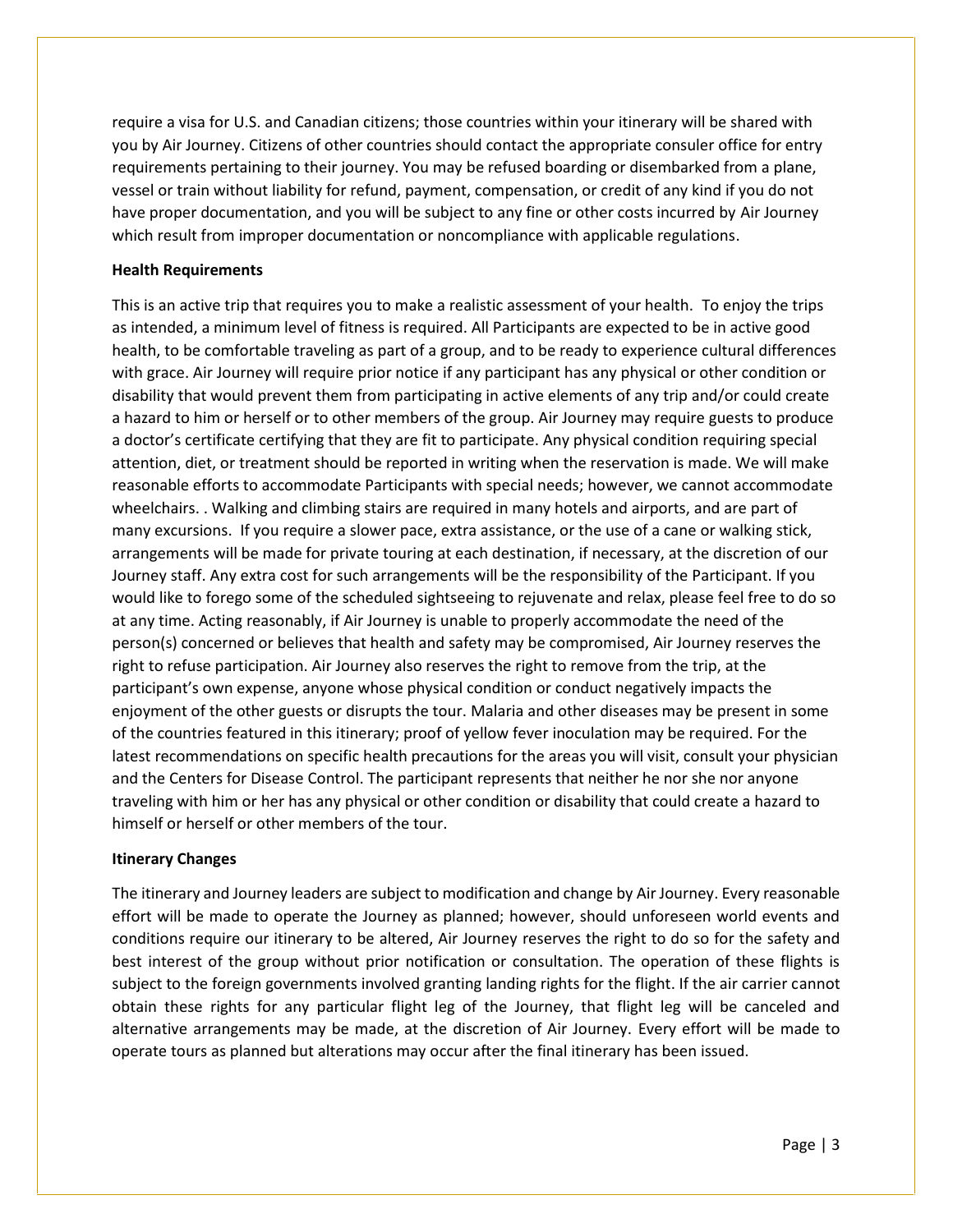**Photography and Video:** We reserve the right to take photographs or videos (the "Photography") during the Journey and to use the Photography for promotional purposes. Participants who prefer their images not be used must notify us in writing before the commencement of the Journey.

## **Cancellation and Refunds:**

*If you cancel your reservation or change your plans, your right to receive a refund is limited,* as set forth in the following schedule. All cancellations will become effective as of the date of the postmark or email receipt. All requests for refunds must be sent to Air Journey in writing via mail, fax or email.

# *Refunds, if applicable, will be made within 14 days of receipt of your notice of cancellation.*

Air Journey reserves the right to cancel the Journey at any time for any reason whatsoever, in its sole and unreviewable discretion. Provided, however, that Air Journey shall have no right to cancel the Journey less than ten (10) days before the scheduled departure except due to circumstances that make it physically impossible for it to operate the Journey. If cancellation within 10 days of the departure date is required because it is physically impossible to operate the Journey, Air Journey will notify the participant as soon as possible.

The passenger's acceptance of any refund offered under this Agreement shall constitute a waiver of any additional remedies.

Air Journey assumes no responsibility and shall not be held liable for Acts of God, fire, flood, fog, smog, weather, mechanical failures, acts of government or other civil or military authorities, wars, civil disturbances, riots, terrorist acts, crimes, strikes, shortages of aviation fuel, epidemics, pandemics, quarantines, hazards incident to sea, land and air travel, or any other similar occurrence that is beyond its reasonable ability to control.

Leaving the Journey in progress or opting out of planned activities, for any reason whatsoever, will not result in a refund, and no refunds will be made for any unused portions of the Journey. If you cancel and are able to provide a substitute Participant for the Journey, you will receive a full refund of money paid toward the price less, an administrative charge of \$250 for effecting the substitution once the substitution Participant has paid in full.

Partial Room Cancellation: Should you have guests joining you on the Journey for a limited portion, an additional supplement will apply to the price for the remaining guest.

Air Journey is at no time responsible for the inability of the Participant to complete a Journey, or a portion thereof, or delays, or cancellation of the tour, or bookings at accommodations that are lost because of any delays or cancellations, resulting from any problem arising from a defective or unusable aircraft. All responsibilities relative to the aircraft shall be borne by the Pilot in Command.

# **Cancellation received by Air Journey are subject to the following:**

| 121 days prior to departure or more | \$500                 |
|-------------------------------------|-----------------------|
| 120 - 91 days prior to departure    | 20% of program price  |
| $90 - 61$ days prior to departure   | 50% of program price  |
| 60 days prior to departure or less  | 100% of program price |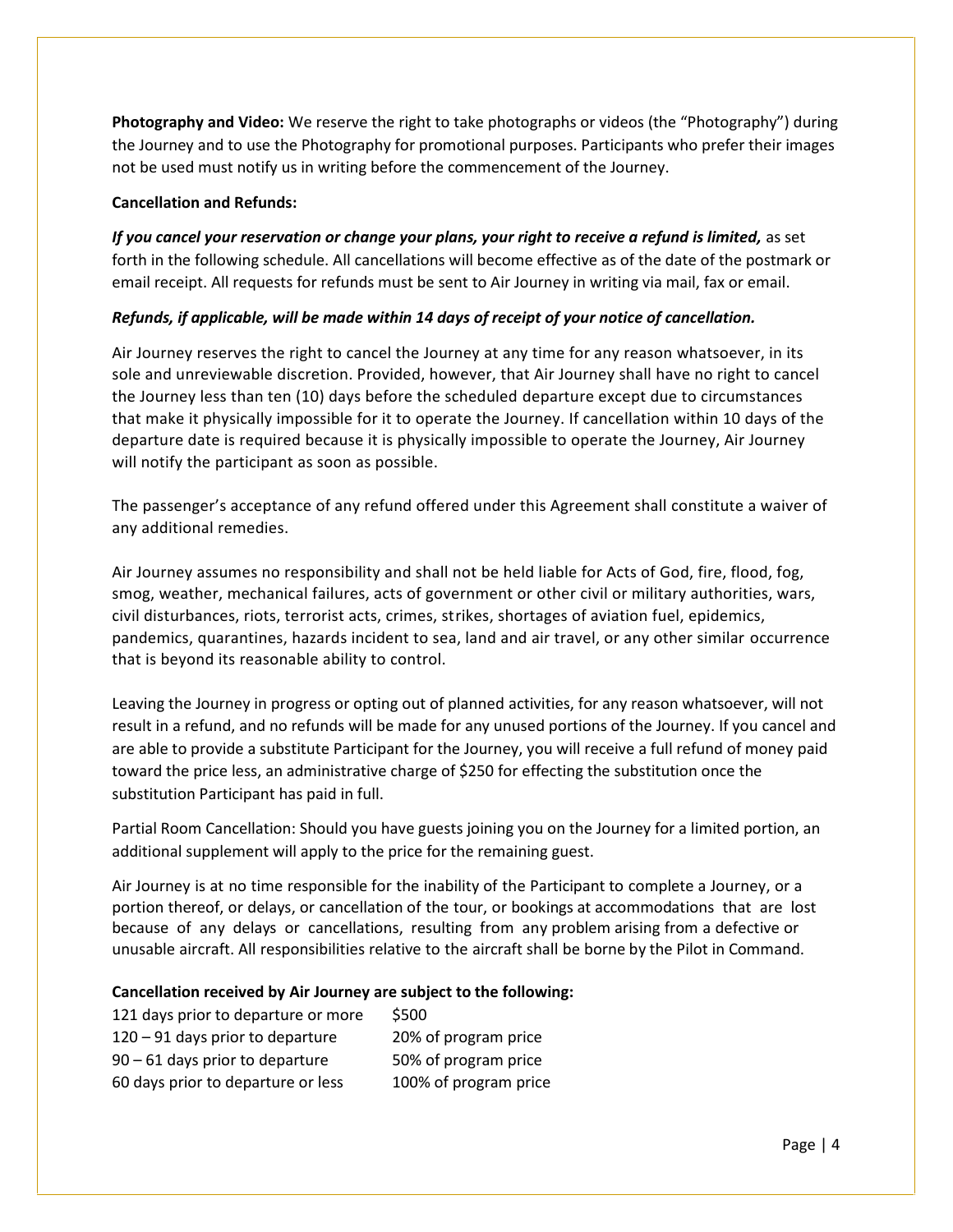## **Refunds**

Refunds are not made for any missed services. Please see our Limits on Air Journey's Responsibility clause below. Should Air Journey cancel the tour after deposits have been received due to fewer than the minimum participants required, the full deposit will be refunded. Should Air Journey cancel the tour at any time due to factors beyond their control (including, but not limited to, war, flood, force of nature, disease, riot, civil action), Air Journey will refund the client whatever portion of moneys are reimbursed by ground operators and accommodation suppliers. Often money reimbursed by ground operators and suppliers are in the form of a credit for a future stay, in which case, Air Journey will provide a future itinerary to the traveling group to complete the unfinished portion of the Journey within the year. If the participant is unable to travel on the future itinerary, Air Journey will do everything within reason to find a substitute participant to take their position. If a substitute Participant is found, the original participant will receive a full refund of money paid toward the price once the substitution Participant has paid in full.

# **Limits on Air Journey's Responsibility**

Air Journey does not own or operate any property or entity which is to or does provide goods or services for your trip. It purchases transportation (by aircraft, coach, train, vessel or otherwise), hotel and other lodging accommodations, restaurant, ground handling and other services from various independent suppliers. All such persons and entities are independent contractors. As a result, Air Journey is not liable for any negligent or willful act of any such person or entity or of any third person. In addition and without limitation, Air Journey is not responsible for any injury, financial or physical loss, death, inconvenience, delay or damage to personal property in connection with the provisions of any goods or services whether resulting from but not limited to acts of God or force majeure, illness, disease, acts of war, civil unrest, insurrection or revolt, animals, strikes or other labor activities, criminal or terrorist activities of any kind, overbooking or downgrading of services, food poisoning, mechanical or other failure of aircraft or other means of transportation or for failure of any transportation mechanism to arrive or depart on time.

There are many inherent risks in adventure travel of the type involved here that cannot be eliminated without destroying the unique character of this activity, including the activity of travel by private aircraft. These inherent risks are some of the same elements that contribute to the unique nature of this activity, and can be the cause of loss or damage to your personal equipment, can lead to illness, injury or even death. These risks are increased by the fact that these trips take place in remote locations, far from medical facilities. While not an exhaustive list, some of the risks involved in the activity of private aircraft travel include flight over unknown or foreign terrain, inclement weather, hostel actions by foreign governments, risk in the consumption of foreign foods and liquids, unavailability of adequate medical care, lack offamiliarity with foreign laws and customs, failure of equipment, willful or negligent actions by other participants, or intentional or unintentional violation of foreign laws resulting in confinement or imprisonment. The participant understands that private aircraft travel entails risk of injury, illness, or death to themself and other participantsfor which the participant may be responsible. Participant assumes all such risks identified above, those known and unknown, inherent or otherwise, associated with participating in these trips.

If you decide to participate in any activities including, but not limited to, any excursions involving animals, riding on animals, scuba diving, snorkeling, hot air ballooning, helicopter flights, ziplining, high altitude treks, climbing, whitewater rafting, jet boat rides, snowmobiling, primate tracking and any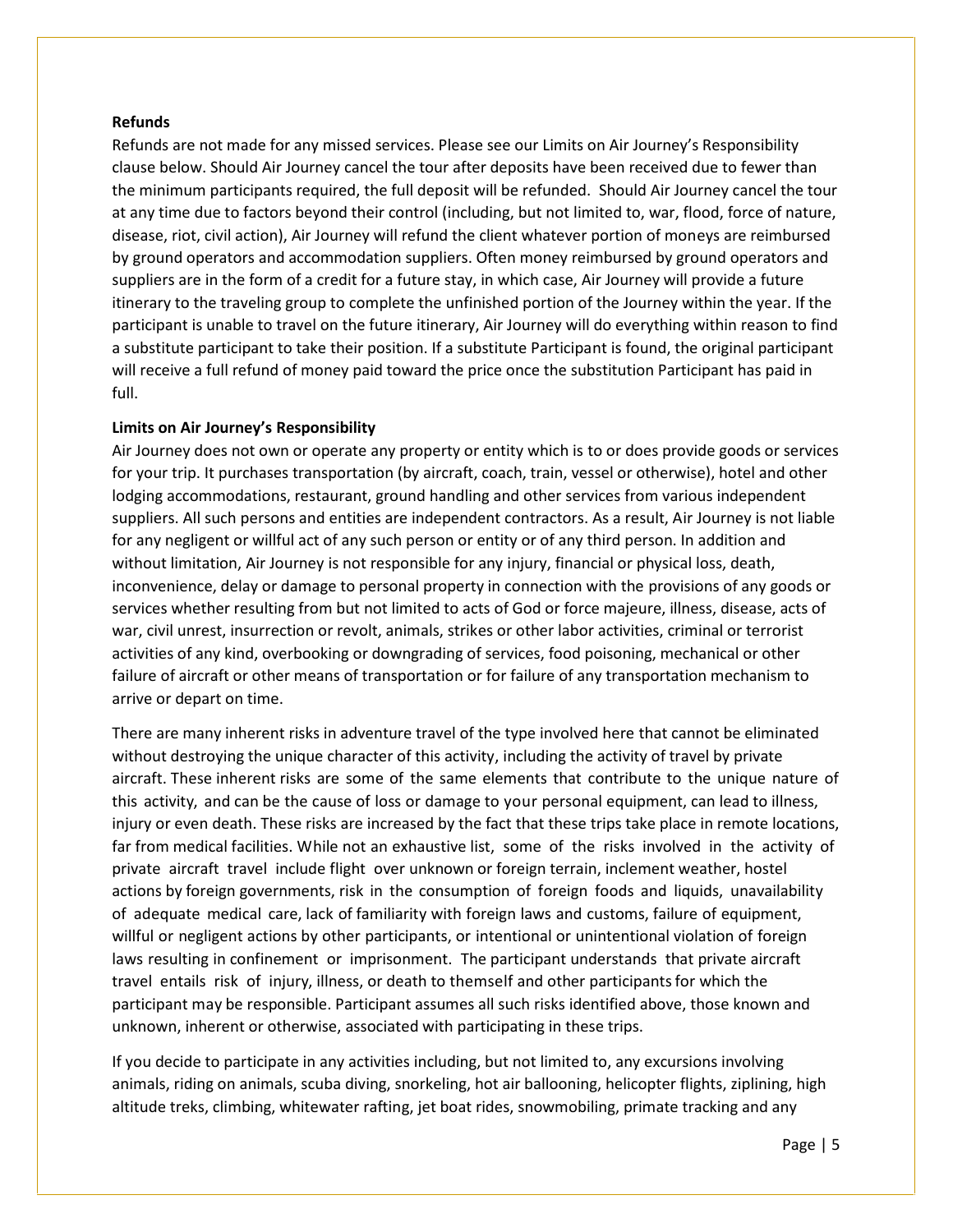activity which Air Journey considers to carry inherent risk of serious illness, injury or death ("Activities") then you fully understand and acknowledge that activities carry with them various inherent risk of serious illness, injury or death and you take complete responsibility for your own health and safety and agree to assume all risks of injury, illness or death, whether foreseen or unforeseen, that may befall you as a result of participating in any Activities and agree to release Air Journey and its affiliates, their agents, employees and representatives from any liability whatsoever related thereto.

Further, as consideration for being permitted to participate in the Activities; you release Air Journey, whether known or unknown, from, and agree not to sue or make claim against Air Journey for, property damage, cancellation of any Activities for any reason, illness, negligent rescue operations or procedures, personal injury, or death arising out of your participation in the Activities, and any activity related thereto, including transportation to and from the site of the Activities, regardless of whether such property damage, illness, personal injury, or death results from the negligence of Air Journey (but not its reckless, willful, or fraudulent conduct), and/or from any defect in equipment. You further agree to indemnify and hold Air Journey harmless with respect to any claim made against Air Journey by anyone else which (a) related to your participation, or (b) which would be subject to the above release and covenant not to sue if you had made the claim directly yourself.

Air Journey and any of its employees, officers, directors, or shareholders, nor any other person acting for, through, or on behalf of it shall not be liable for any loss, damage, injury, sickness or death arising from any cause whatsoever including but not limited to any errors or omissions contained in its literature or brochures, from late or non- confirmation of bookings, or from any cause within or not within its control, or from any negligence of itself or any agent or of any independent contractor with which it deals, including any third party from or by whom aircraft or motor vehicles are leased or serviced or from whom accommodation, meals, tours or transportation are obtained for the Client.

## **Travel Advisories and Warnings**

It is the responsibility of the participants to become informed about the most current travel advisories by referring to the US State Department's travel website at travel.state.gov or by phone at 888-407- 4747. In the event of a State Department Travel Advisory against travel to the specific destination location(s) of the trip, should the participant still choose to travel, notwithstanding any travel advisory, the participant assumes all risk of personal injury, death or property damage that may arise out of the events like those advised or warned against.

**Release of Liability:** Air Journey, nor any of its respective owners, directors, employees, contractors, officers or agents (collectively, the "Released Parties") are not responsible for any act, omission, or event during the time the Journey Participants are

Shall be held liable for (A) any damage to, or loss of, property or injury to, or death of, persons occasioned directly or indirectly by an act or omission of any other provider, including but not limited to any defect in any aircraft, watercraft, or vehicle operated or provided by such other provider, (B) any loss or damage due to delay, cancellation or disruption in any manner caused by the laws, regulations, acts or failures to act, demands, orders, or interpositions of any government or any subdivision or agent thereof, or by acts of God, strikes, fire, flood, war, rebellion, terrorism, insurrection, sickness, quarantine, epidemics, theft, or any other cause(s) beyond their control, and (C) any and all claims, actions, or losses for bodily injury, property damage, wrongful death, loss of services, lost profits,